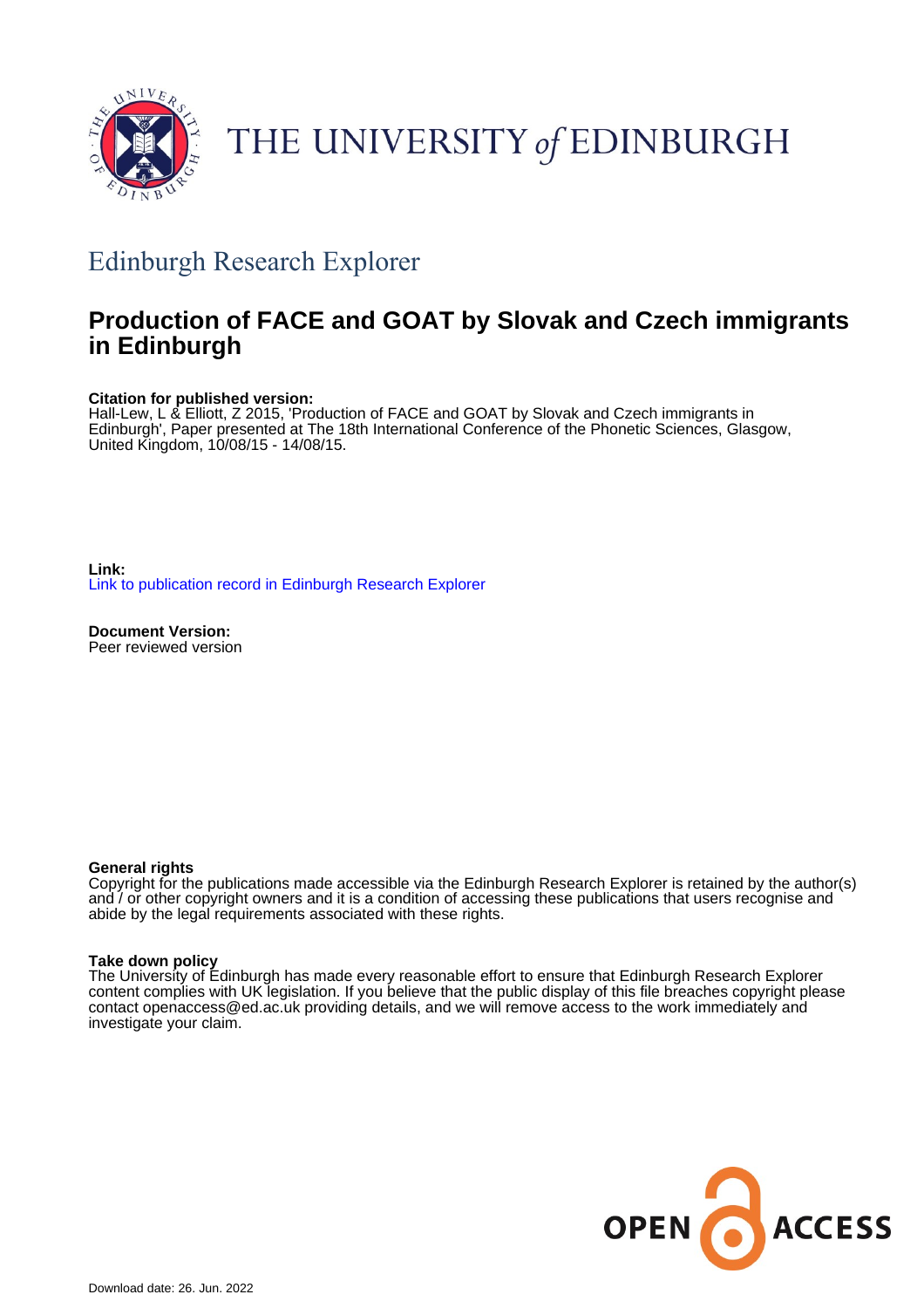# **Production of FACE and GOAT by Slovak and Czech immigrants in Edinburgh**

*Zuzana Elliott and Lauren Hall-Lew*

The University of Edinburgh zuzana.elliott@ed.ac.uk; lauren.hall-lew@ed.ac.uk

### **ABSTRACT**

This study examines the stylistic constraints on the pronunciation of the FACE and GOAT lexical sets as spoken by Slovak and Czech female immigrants who permanently reside in Edinburgh, Scotland. We undertake an acoustic analysis of monosyllablic words taken from a structured interview, a reading passage, and a wordlist to compare these speakers to fluent learners of RP English living in Slovakia, specifically investigating immigrants' acquisition of the Scottish English monophthongal variant. The results suggest that long-term immigration has a significant impact on pronunciation patterns, although more formal speech styles may trigger a reversion to instructed L2 norms.

**Keywords**: Immigrants, vowels, Scottish English, sociophonetic variation, L2 acquisition

#### **1. INTRODUCTION**

Since the 2004 accession of Slovakia and the Czech Republic to the EU, immigrants from these countries have experienced rights of movement, which have affected their mobility and East-West economic opportunities [10, 12], resulting in considerable migration to the United Kingdom. The pressure felt by these immigrants to adapt to British culture fosters new transnational, bicultural identities. These new identities are diverse and complex, and this is reflected in results from sociolinguistic research on immigrant communities in the US and the UK more generally: While some studies [8] have found immigrant groups who successfully replicated the linguistic constraints on variation followed by the local language community, other studies [5, 11, 15] have found the opposite or conflicting results. The present study shows some acquisition of local pronunciations, but a difference in the direction of the effect of style. This research highlights the phonetic consequences of the ways in which immigrants may negotiate their transnational and bicultural experiences.

This study examines monophthongal and diphthongal pronunciations of the FACE and GOAT lexical sets produced by Slovak and Czech immigrants in Scotland, compared to similar productions by native Scottish English speakers in Scotland and Slovak residents of English in Slovakia. We ask the following questions: To what extent do Slovak and Czech long-term adult immigrants acquire the monophthongal pronunciations of their local peers in Edinburgh? If they acquire them, do they also acquire the same stylistic constraints on that variation?

# **1.1 FACE and GOAT**

Slovak and Czech are West-Slavic languages with phonemic distinctions of vowel quantity. This is not restricted by stress: long and short vowels alike appear in both stressed and unstressed syllables [1]. The Slovak and Czech languages are genetically closely related and so speakers of both are included in the present study. Both languages present a fivevowel system of long and short monophthongs /i/, /e/, /a/, /o/, /u/. Their diphthongs, however, are different: Slovak contains *ia* [ia], *ie* [ie], *iu* [iu],  $\hat{o}$ [uo] diphthongs, whereas Czech has only two, *au* [au], and *ou* [ou], where the former is used mostly in words of foreign origin, and the latter in everyday speech [17].

The study of Slovak and Czech L1 speakers' use of English therefore focuses on two variables that do not occur in the native language [7, 9, 17]: FACE and GOAT [22]. These two vowels were chosen to identify immigrants' acquisition of Scottish English in Edinburgh because a monophthongal pronunciation of both FACE and GOAT is a common feature across many varieties of Scottish English, including Scottish Standard English (SSE) [22], but a diphthongal pronunciation of both FACE and GOAT is a feature of the first English variety that Slovaks and Czechs are exposed to: Received Pronunciation (RP). The Slovak short *e* vowel phonetically approximates the RP English DRESS vowel, and the short *o* vowel is phonetically similar to the RP English THOUGHT vowel. There are no vocalic candidates in Slovak for either the FACE and GOAT lexical set, and anecdotally we observe no production English FACE and GOAT by Slovaks that approximates either Slovak vowel. In contrast, the Czech diphthongal *ou* vowel is a phonetic approximate for the GOAT vowel, which might be expected to aid in the acquisition of a diphthongal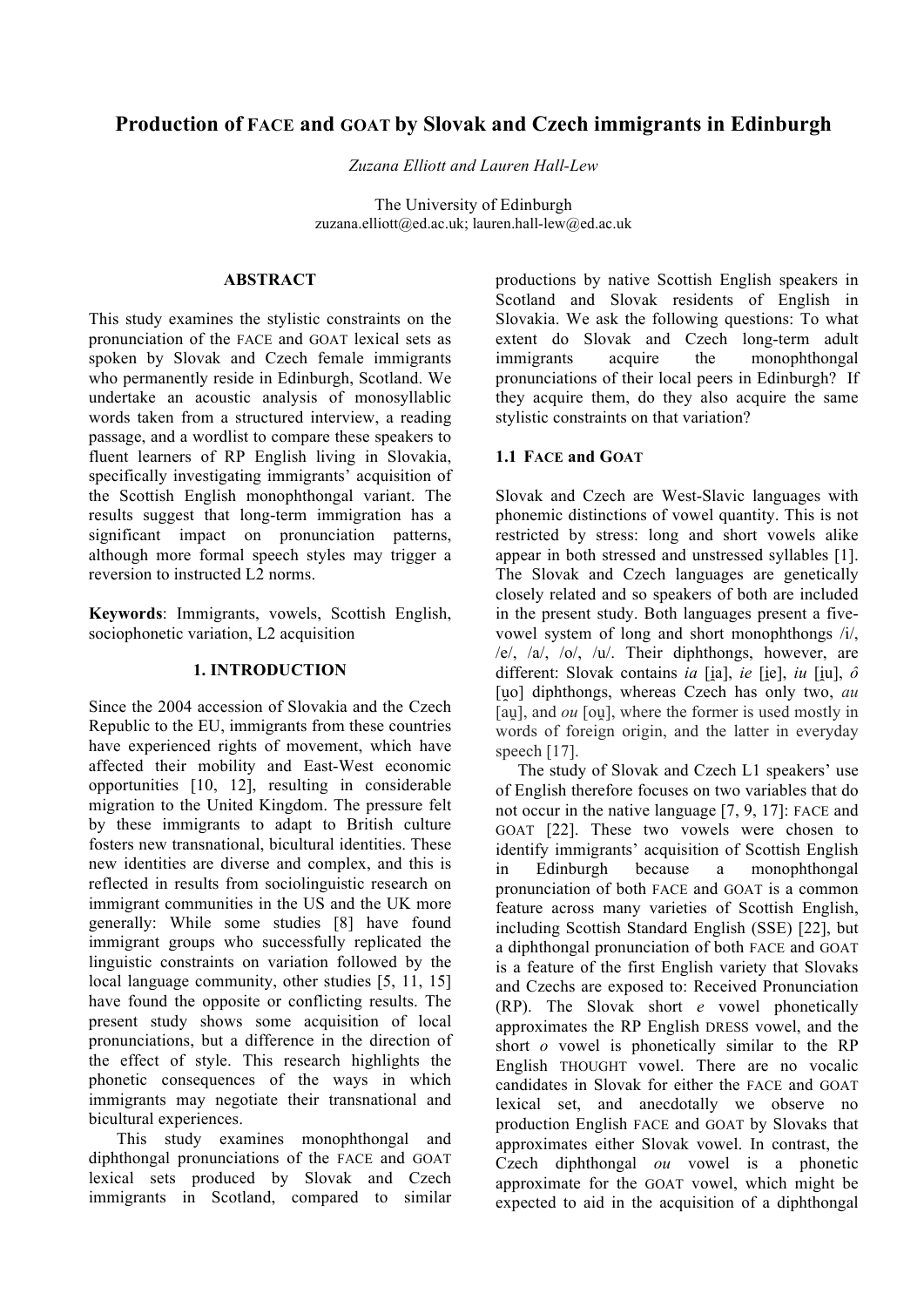pronunciation of GOAT in L2 English. There is, however, no similar Czech candidate for the FACE vowel. While one might predict that Czech L1 speakers will have more diphthongal GOAT vowels than Slovak L1 speakers, we do not make that prediction here, on the basis that the only model for the GOAT vowel that Slovak L1 speakers encounter in Slovakia is the RP diphthong. In short, both Slovak and Czech L1 speakers should be expected to produce diphthongal FACE and GOAT, in the absence of any outside pressure towards monophthongisation (e.g., living in Scotland) [4].

Fieldwork in Slovakia by the first author in late 2014 confirmed that English language schools and language learning materials in Slovakia expose students to the RP accent only. Even with widespread English instruction courses and institutions, speakers of monophthongal FACE and GOAT pronunciations have very low visibility, if any, in Slovakia [18]. Ethnographic data and personal observations have revealed that pressures towards monophthongisation are indeed absent from Englishspeaking communities available to L2 English language learners residing in Slovakia.

The present study considers data from four Slovak teachers of English in Slovakia and compares their pronunciations with those produced by established Slovak immigrants in Scotland.

#### **2. METHODOLOGY**

The data in this study come from recordings of Slovak  $(N=7)$  and Czech  $(N=4)$  immigrants in Scotland, Slovaks in Slovakia (N=4), and Scottish English speakers (N=2), all recorded in 2014. Slovak and Czech immigrants in this study were native to their home countries, with ages ranging between 18 and 71 (mean=40.5). The length of their residency in Edinburgh was set at a minimum of five years at the time of interview (mean=14.7) to ensure participants' familiarity with the accent and culture of their local language community [cf., 13]. Participants were approached through the friend-ofa-friend technique, drawing on both personal and professional connections. All interviews were conducted by the first author, a native of Slovakia who had been living in Edinburgh for 1-1.5 years at the time of recording.

The data were collected in individual recording sessions taking place in public and private settings, using either University of Edinburgh premises or the speaker's home. A Marantz PMD661MK2 recorder (44.1 kHz sampling rate, 24 bits precision) with a head-mounted microphone and a Tascam DR-07MKII recorder (44.1 kHz sampling rate, 24 bits precision) were used during each session.

The stimuli consisted of a structured interview, a reading passage, and a wordlist (in that order), all of which contained words from the FACE and GOAT lexical sets used for analysis. The structured questionnaire was designed to elicit informal chat between the participant and interviewer. The task focused on participants' biographical information, language skills and instruction, and attitudes toward Scottish language and culture.

The second task was a reading passage written by the first author and constructed to elicit the production of the FACE and GOAT lexical sets. The target words were embedded in the text to provide meaningful sentences. The full dataset elicited 95 occurrences of FACE  $(N=36)$  and GOAT  $(N=59)$ across all 17 speakers.

The final task was a wordlist consisting of words from FACE ( $N=32$ ) and GOAT ( $N=32$ ) as well as LOT  $(N=8)$ , THOUGHT  $(N=8)$ , and DRESS  $(N=10)$  as distractors. All words were either open (CV\_) and closed (CVC) monosyllables. For the latter, the vowel preceded only /t/, /d/, and /k/ to make the onset of the target vowel easier to identify [3].

The differing levels of formality across the tasks were predicted to elicit different degrees of diphthongisation among the speaker groups. The structured interview is taken as least formal and the word list as most formal, with the reading passage in between ('formality' is used loosely here; 'attention paid to speech' or other accounts of stylistic difference are equally acceptable for our purposes). The word list context may be expected to elicit more diphthongal pronunciations for the immigrant groups since the diphthong is the more standard variant, associated with RP. We expect no stylistic difference for the Slovaks in Slovakia, who have only been exposed to diphthongal pronunciations.

#### **3. ANALYSIS**

Each recording was transcribed orthographically in Praat (version 5.3.55) [2]. Tokens of FACE and GOAT were extracted from the interview speech. Inaudible tokens were eliminated and tokens that were in any way compromised by environmental or non-speech factors (e.g. clearing throat, rustling paper, etc.) were also discounted. Token selection from the reading passage and wordlist was more straightforward since it was pre-determined; only inaudible or compromised tokens were discounted in these sections. The selection process yielded hours of recording, from which a total of 4405 tokens were extracted for analysis.

Duration and formant values (at 20%, 50% and 80% of the vowel duration) were automatically measured via Praat script [20]. The extent of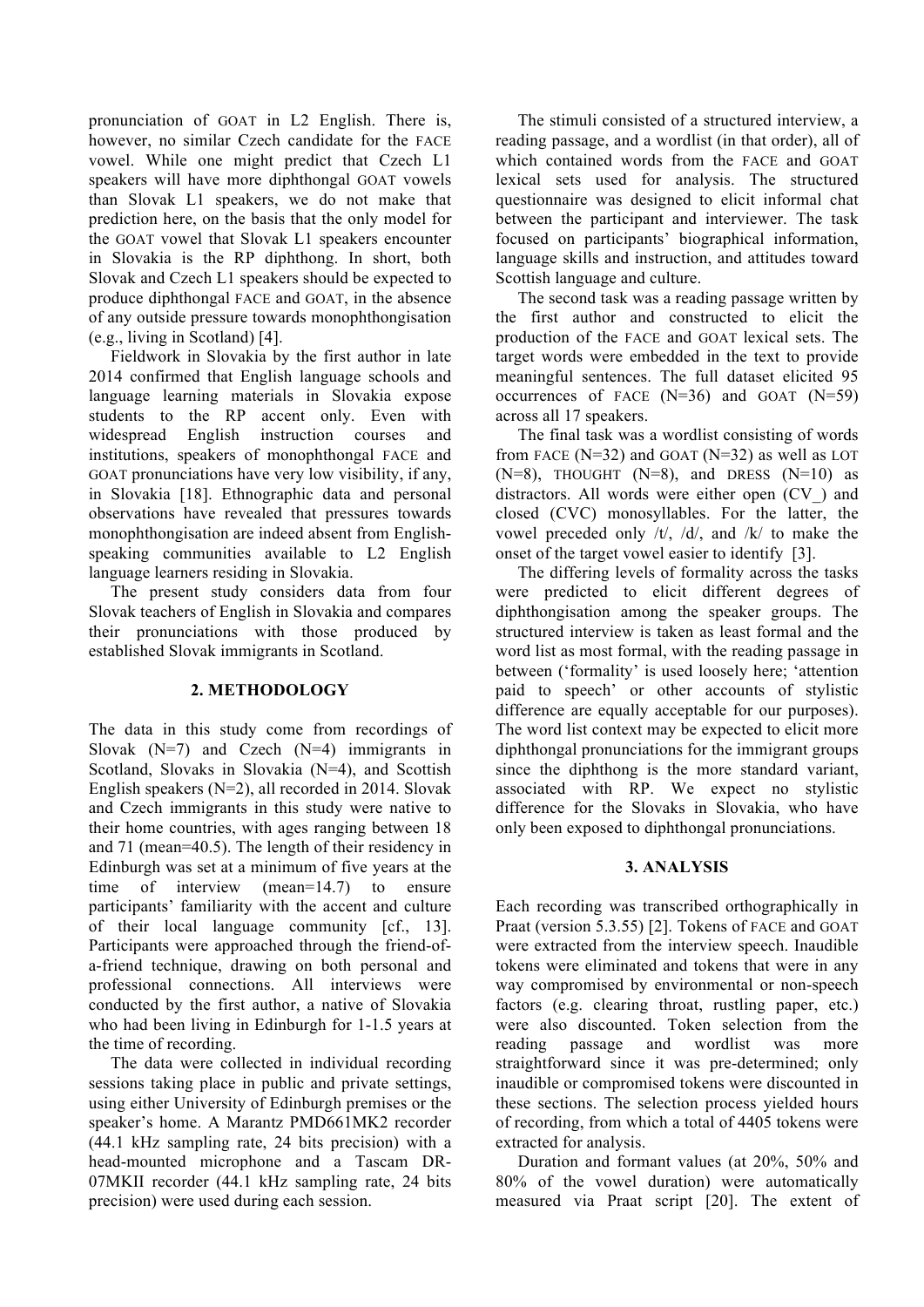monophthongisation for each individual vowel token was based on the calculation of Euclidean Distance taken from measurements of f1 and f2 taken at the 20% and 80% time points for that token [19].

#### **4. RESULTS**

The four independent variables in this study are *speaker L1* (Scottish English, Slovak, Czech), *place of residency* (Edinburgh, Slovakia), *speech style* (interview, reading passage, word list), and *vowel* (FACE, GOAT). The dependent variable is the Euclidean distance of a token as previously described. Inferential statistics are based on independent Univariate Linear analysis conducted in SPSS and Mixed Models conducted in R.

## **4.1 Effect of Vowel: FACE versus GOAT**

The FACE and GOAT lexical sets were chosen because of their known monophthongal realisations in Scottish English, with no significant difference in degree of monophthongisation expected between the two lexical sets. A univariate model confirmed our expectations; lexical set had no significant main effect on Euclidean distance measures  $(F(1, 3693))$  = 1.331,  $p > .05$ ).

# **4.2 Effect of Speaker Group**

Figure 1: Extent of diphthongal FACE/GOAT production by language and place of residency.



The results reveal significant differences in vowel quality for FACE and GOAT across language groups (Figure 1). In combined data for both lexical sets, participants native to Edinburgh consistently show shorter Euclidean distances than Slovak and Czech immigrants, as was expected. At the other extreme are the Slovaks in Slovakia, who show the most diphthongal productions, again as expected.

Univariate models indicate a significant main effect for the language relationship between Slovak and Czech immigrants and Edinburgh locals (*F*(2,  $3693$ ) = 20,621,  $p < .001$ ). There was no significant difference between Slovak and Czech immigrant groups ( $p > .05$ ). The Slovak resident group was found to be significantly different from the Slovak immigrants ( $p < .001$ ), demonstrating an effect of place of residency (i.e. immigration status).

## **4.3 Effect of Speech Style**

Figure 2 shows the effect of speech style with data for FACE and GOAT combined. Participants from immigrant Slovak and Czech language groups illustrated similar tendencies in pronunciation across the interview, the reading passage, and the wordlist. Both immigrant groups produce the more diphthongisation in the wordlist style than the interview (e.g., for the Slovak immigrants: *F*(8,  $3743$ ) = 31.3,  $p \le 0.001$ ). These findings are consistent with previously observed patterns of foreign-accented speech where native English speakers judged non-native speakers as more 'native' in informal speech than during more formal speech tasks [14, 21]. In contrast, the wordlist context elicits slightly more monophthongal realisations for the Scottish natives than the other two styles. Lastly, the Slovaks in Slovakia show little influence of style on their diphthongisation of FACE and GOAT. Within groups, there were no significant effects between the interview and the reading passage.

Figure 2: Extent of diphthongal FACE/GOAT production by language, place of residency, and speech style.



**4.4 Interaction Effects**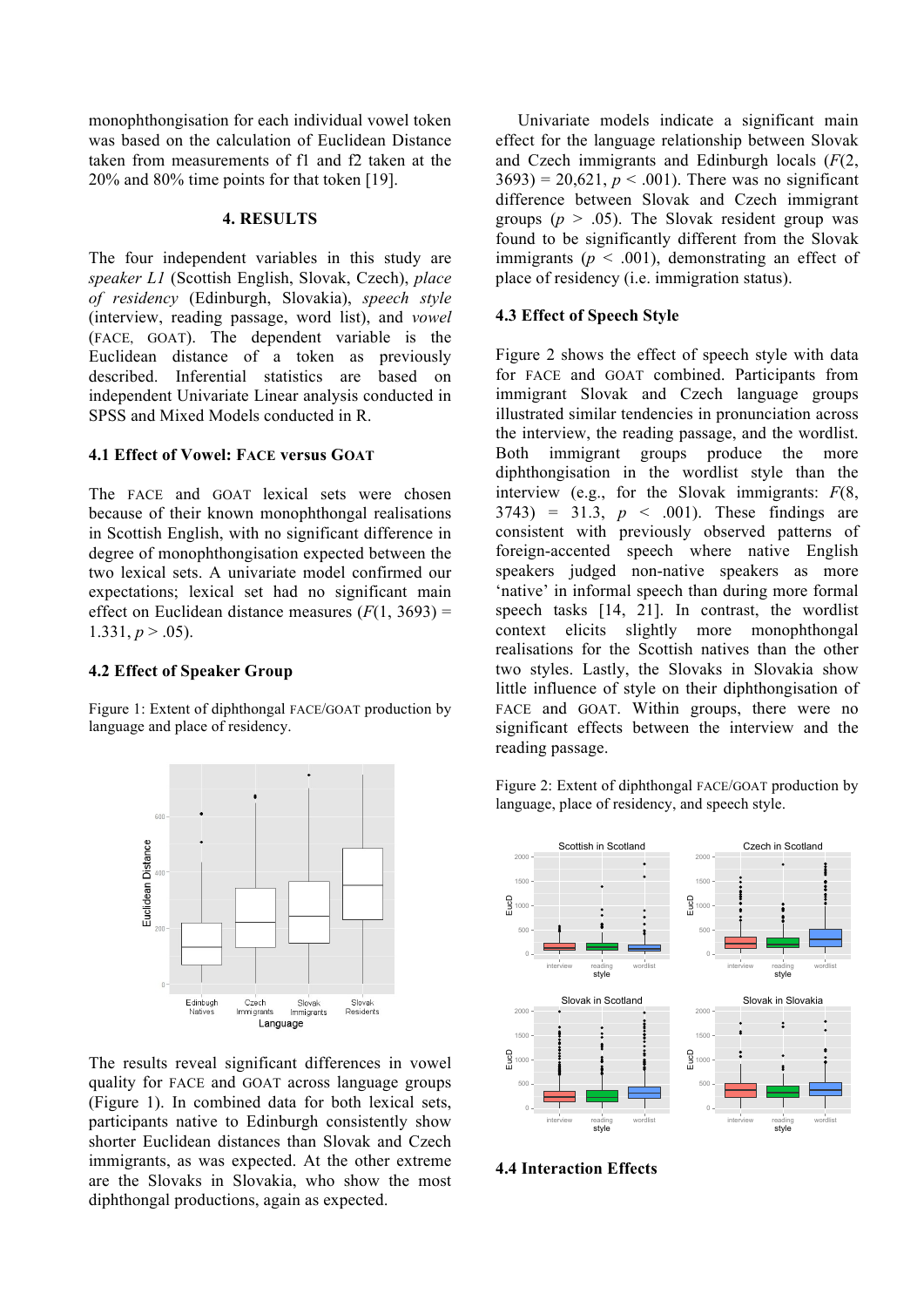Table 1 and Figure 3 summarise the best-fit model with SPEAKER and WORD as random intercepts. Drop-one model comparisons revealed that the bestfit model includes significant interaction effects between VOWEL, STYLE and GROUP, both as a threeway interaction and as three two-way interactions.

| <b>Effect</b>            | Df | SumSq   | MeanSq  | <b>F</b> value |
|--------------------------|----|---------|---------|----------------|
| <b>VOWEL</b>             |    | 885266  | 885266  | 17.8134        |
| <b>STYLE</b>             | 2  | 3063614 | 1531807 | 30.8232        |
| <b>GROUP</b>             | 3  | 510876  | 170292  | 3.4266         |
| <b>VOWEL:STYLE</b>       | 2  | 388336  | 194168  | 3.9071         |
| <b>VOWEL:GROUP</b>       | 3  | 2461909 | 820636  | 16.5129        |
| <b>STYLE:GROUP</b>       | 6  | 2105948 | 350991  | 7.0627         |
| <b>VOWEL:STYLE:GROUP</b> | 6  | 763400  | 127233  | 2.5602         |

Table 1: Best-fit Mixed-model analysis (summary)

Figure 3: Best-fit Mixed-model analysis (effects graph)



The mixed model confirms that the most monophthongal productions are produced by Scottish speakers, especially for FACE and especially in wordlists (Figure 3). For both vowels, the effect of wordlist style on native Scottish productions is very different than its effect for the other groups (*β*=-220.689, s.e.=50.401, *t*=-4.379; *Czech* as reference group), as seen in the univariate results.

The best-fit mode also confirms that the most diphthongal productions are produced by Slovaks in Slovakia, but especially for FACE. We again see that Czechs and Slovaks in Scotland pattern similarly, except for GOAT in wordlists. Both groups are more diphthongal than in the other styles, but the Czech group produces GOAT with a more diphthongal quality than even Slovaks in Slovakia (Figure 3).

Although a univariate test found that FACE and GOAT do not differ in this sample, that variability is differently conditioned by both the speaker group (*language background + place of residence*) and style. Indeed, in this mixed model, the main effect of VOWEL emerges as the second strongest predictor of monophthongisation. Furthermore, although STYLE

is by far the strongest main effect in the mixed model, with *wordlist* being the exceptional level (*β*=187.662, s.e.=29.086, *t*=6.452), VOWEL-by-GROUP is the strongest interaction effect, with *GOAT*by-*InSlovakia* the exceptional level (*β*=-150.807, s.e.=40.097,  $t=3.761$ ). The extent to which it is useful to conceive of the variability in FACE as the same as the variability in GOAT is something that may differ according to the speaker group.

#### **5. DISCUSSION AND CONCLUSION**

This study compares the realisation of phonetic variation in English in three groups of women: Slovak and Czech immigrants in Edinburgh, Slovaks in Slovakia, and Edinburgh natives. We considered two vowel classes and three stylistic contexts.

The results suggest that participants' language backgrounds as well as their place of residence can have a combined effect. While Slovak and Czech immigrants exhibited similar pronunciation patterns, both were different from their local Edinburgh peers, and different again from Slovaks in Slovakia. With respect to speech style, only the wordlist appeared to elicit significantly different realisations from the other two styles, and in different directions for the groups: wordlists resulted in relatively more monophthongal realisations for the Scottish natives, but more diphthongal ones for the other groups.

Previous research has hypothesised that when producing English, immigrant groups use a) an L1 phonetic inventory, b) an L2 phonetic inventory learned through language instruction, or c) a combination of the two [6, 16]. Given the differences seen here between the immigrant and non-immigrant Slovak groups, it is clear that immigrants' patterns of monophthongisation are not the result of accessing L1 or formally learned L2 phonetic inventories, but rather access to a different L2 phonetic inventory developed after immigration. The development and use of an alternative L2 phonetic inventory may indicate of a transnational linguistic identity, one that accommodates multiple personal phonetic inventories but varies based on social experiences post-immigration.

The study's results contribute to studies on the acquisition of English variation by Slavic long-term immigrants to the UK [11]. Where Meyerhoff and Schleef [11] found that style was a non-significant factor in immigrants' pronunciation patterns, this study found that Slovak and Czech immigrants do produce a style contrast but one that diverges from the native Scots pattern. In order to answer this question in full, further investigation is needed to determine immigrants' individualised access to Scottish English and Scottish culture.